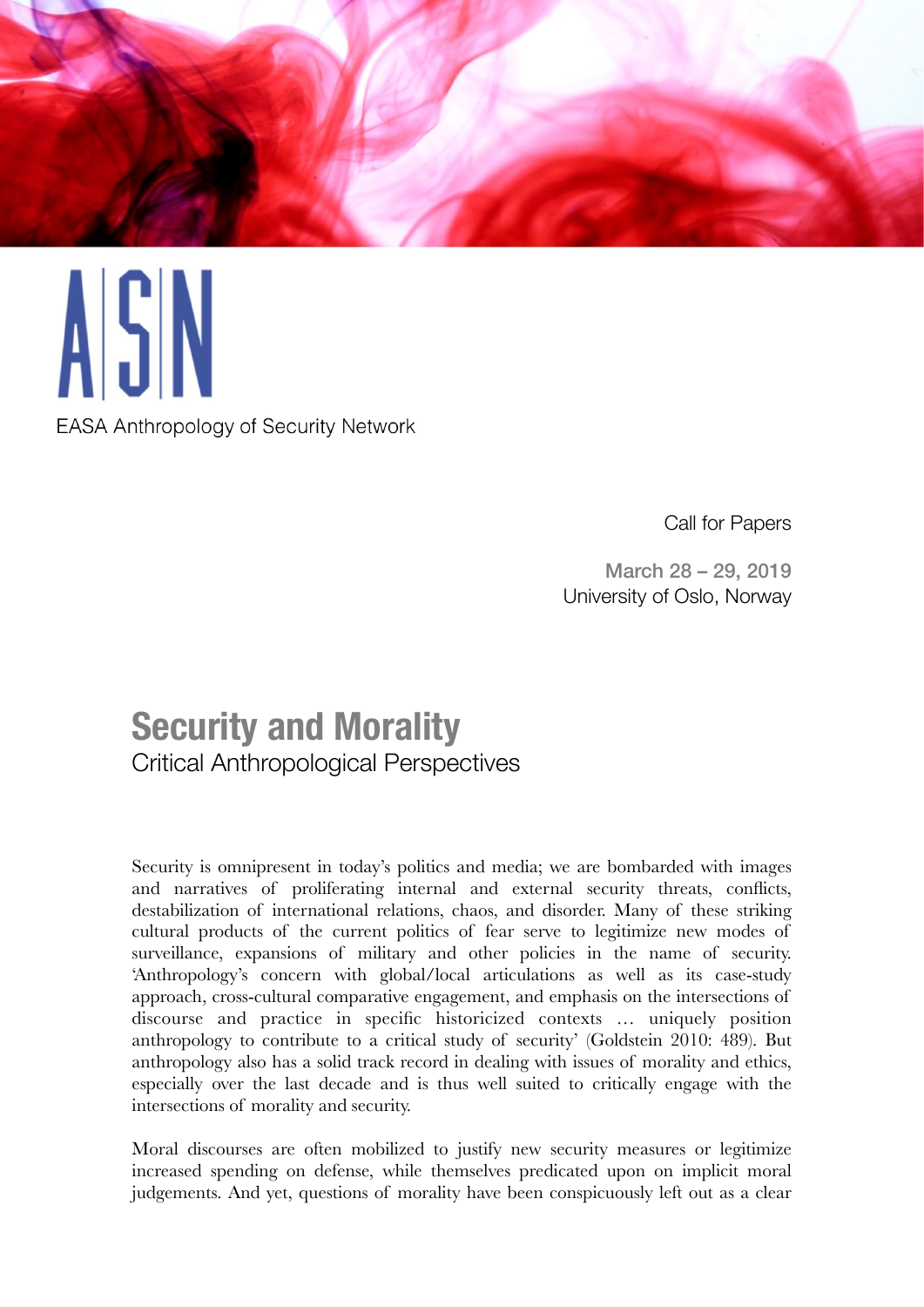object of analysis in respect to the study of security and securitization by anthropologists, despite the aforementioned strong tradition of 'anthropology of moralities' (Mattingly and Throop 2018). The language of morality, as much as real ethical and moral dilemmas, influences and shape the realities on ground, political rhetoric in respect to security, and international legal thinking and relations; even if we may wonder about the degree to which 'politicians may hijack the language of morality, while ceding very little, if anything, to its substance' (Fisher 2013). Therefore, it is necessary to think not only critically, but also more systematically about the relation between morality and security. No less so in our own discipline, some of which has been 'weaponized' by military and intelligence agencies and adapted to counterinsurgency and asymmetrical warfare, thus raising questions about anthropology's very own code of ethics (Price 2011).

This conference sets out to investigate (1) the significance of diverse moral legitimizations and constructions of moral authority in security discourses and practices, (2) the lived experiences of morality and ethics related to security (Feldman 2016), (3) different forms of 'securitization of moral values' (Østbø 2017), and (4) the ethical problems related to anthropologists' own involvement in security institutions and to the larger structures of funding of anthropological research for security. This conference thus brings together the critical anthropology of security (Schwell and Eisch-Angus 2018, Goldstein 2010, Maguire et al. 2014) and anthropology of moralities, while also inviting others, from neighboring disciplines such as history, cultural studies or political science working on the same questions to join into the debate.

Papers exploring the following topics, grounded in both historical and contemporary contexts are welcome:

\*legitimization and justification of extraordinary security measures through moral discourses

\*moral legitimacy and the logic of 'security threats'

\*conflicting moralities and ethics in security practices

\*moral authority in respect to security

\*revolutionary (non-liberal) securitization and morality (Holbraad and Pedersen 2012)

\*moral guilt, moral obligation, and security

\*discourse of moral responsibility in respect to security

\*securitization of national spaces and moral values

\*historically informed anthropological perspectives on the politics of in/security and its moral underpinnings

\*public morality and security

\*public/private security, security industries and moralities

\*morality and sources of fear and security

\*lived experiences, moral and ethical dilemmas in different security contexts

\*weaponizing anthropology and anthropological 'code of ethics'

Please send abstracts of no more than **250 words**, including a short bio (100 words) to [tereza.kuldova@iakh.uio.no](mailto:tereza.kuldova@iakh.uio.no) by **January 10, 2019**.

Anthropology of Security Network Convenors and Conference Organizers: Tereza Kuldova (University of Oslo) Alexandra Schwell (LMU Munich) Monika Weissensteiner (University of Kent)